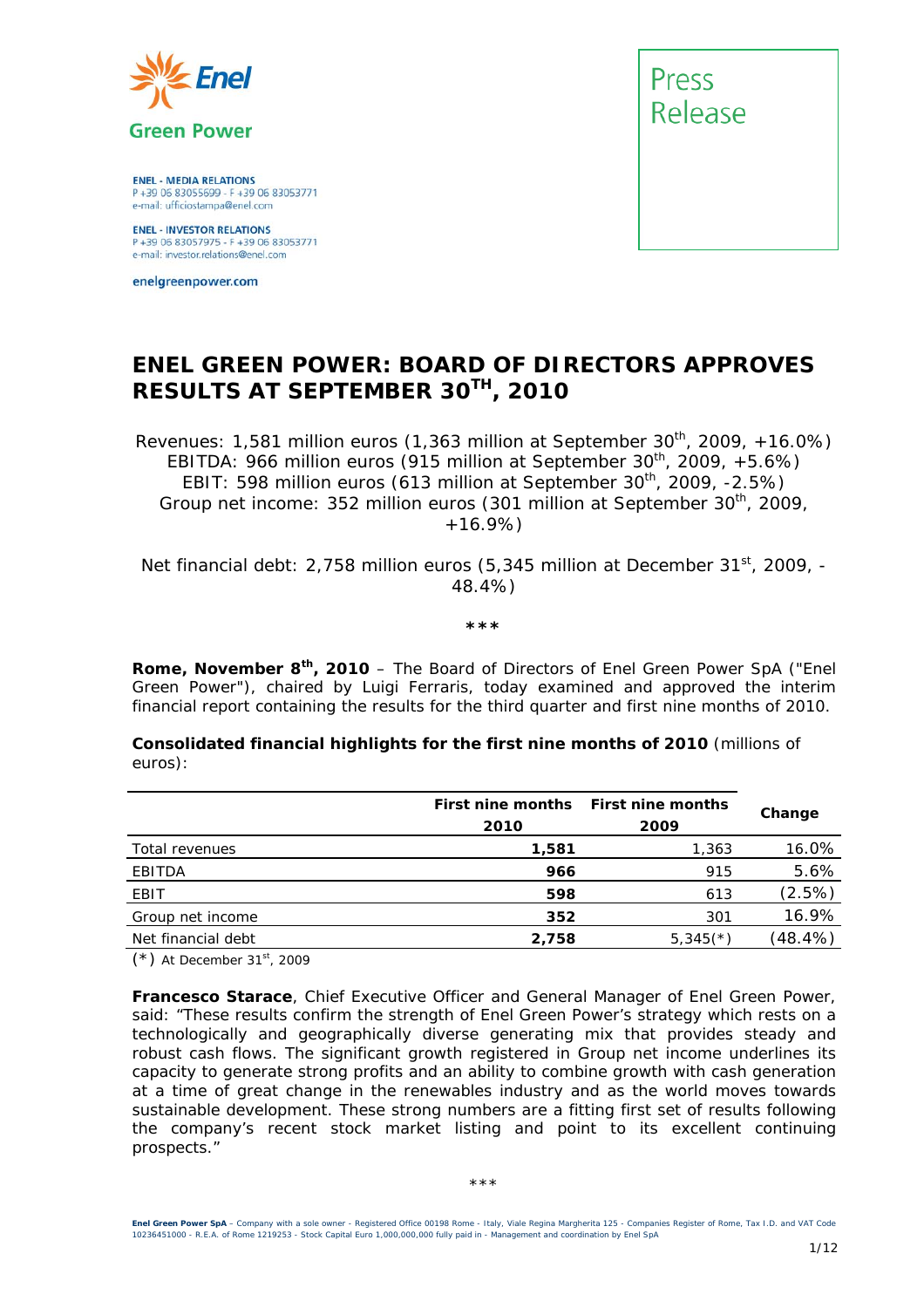



The net financial debt at September 30<sup>th</sup>, 2010 does not include the debt – equal to 287 million euros associated with assets classified as held for sale relating to (i) the renewable energy plants in Bulgaria that are in the process of being sold and (ii) the plants owned by Enel Union Fenosa Renovables (Eufer) included in the assets to be transferred to Gas Natural Fenosa under the agreement to divide the assets of Eufer, subject to certain pending conditions.

Following the completion of Enel Green Power's acquisition of 60% of Endesa Generacion y Renovables ("ECyR") from Endesa Generacion on March 22<sup>nd</sup>, 2010, Enel Green Power acquired control of the company (subsequently renamed Enel Green Power España), which as from that date has therefore been consolidated on a full line-by-line basis. As regards the main effects of the acquisition on the consolidated income statement of Enel Green Power, the EBITDA of ECyR (equal to 59 million euros) reported in the interim financial report at September 30<sup>th</sup>, 2010 represents 6.1% of the EBITDA of the Enel Green Power Group for the first nine months of 2010 (equal to 966 million euros).

In addition, on March 17*th*, 2010 Enel SpA ("Enel") recapitalised Enel Green Power in the amount of 3.7 billion euros by waiving part of a financial receivable in respect of the latter.

This press release uses a number of "alternative performance indicators" not envisaged in the IFRS-EU accounting standards (total revenues, EBITDA, net financial debt, net capital employed, net assets held for sale). In accordance with recommendation CESR/05-178b published on November  $3^{rd}$ , 2005, the criteria used to calculate these indicators are described at the end of the release.

#### **OPERATIONAL HIGHLIGHTS**

#### **Net installed capacity**

Net installed capacity of the Enel Green Power Group (the "Group") at September  $30<sup>th</sup>$ 2010 was 5,884 MW, including 2,539 MW (43.2%) of hydroelectric capacity, 2,472 MW (42.0%) of wind capacity, 742 MW (12.6%) of geothermal capacity, and 132 MW (2.2%) of other renewable energy capacity (solar, biomass and co-generation). In Italy and Europe, installed capacity was 2,951 MW (50.1%), while in Iberia and Latin America it was 2,145 MW (37.5%) and in North America it was 788 MW (13.4%). Compared with September  $30<sup>th</sup>$ , 2009, installed capacity expanded by 1,215 MW (+26.0%), of which 904 MW was from the consolidation of the plants held by ECyR (now renamed Enel Green Power España and 311 MW from organic growth. In Italy and Europe capacity expanded by 215 MW, while in Iberia and Latin America it grew by 96 MW.

#### **Power generation**

Net electricity generated by the Enel Green Power Group in the first nine months of 2010 was 15.82 TWh, of which 9.42 TWh in Italy and Europe, 4.45 TWh in Iberia and Latin America, and 1.9 TWh in North America. The average load factor (i.e. the ratio between annual net output and the theoretical generation achievable in one year – a total of 8,760 hours – at nominal MW) was 44.0%.

The rise in output compared with the first nine months of 2009 was 1.4 TWh (+9.8%), of which 0.1 TWh was in Italy and Europe, 1.1 TWh in Iberia and Latin America and 0.2 TWh in North America. The increase was attributable to the rise in installed capacity, the improvement in the availability of wind plants and the return of Italian hydroelectric generation to its historic average levels.

\*\*\*

#### **FINANCIAL HIGHLIGHTS**

#### **Consolidated results for the first nine months of 2010**

**Total revenues** in the first nine months of 2010 were 1,581 million euros, an increase of 218 million euros (+16.0%) from the year-earlier period. This change reflected the increase in output and sales and the strong rise in revenues reported by Enel.si thanks to significant growth in the Italian retail market.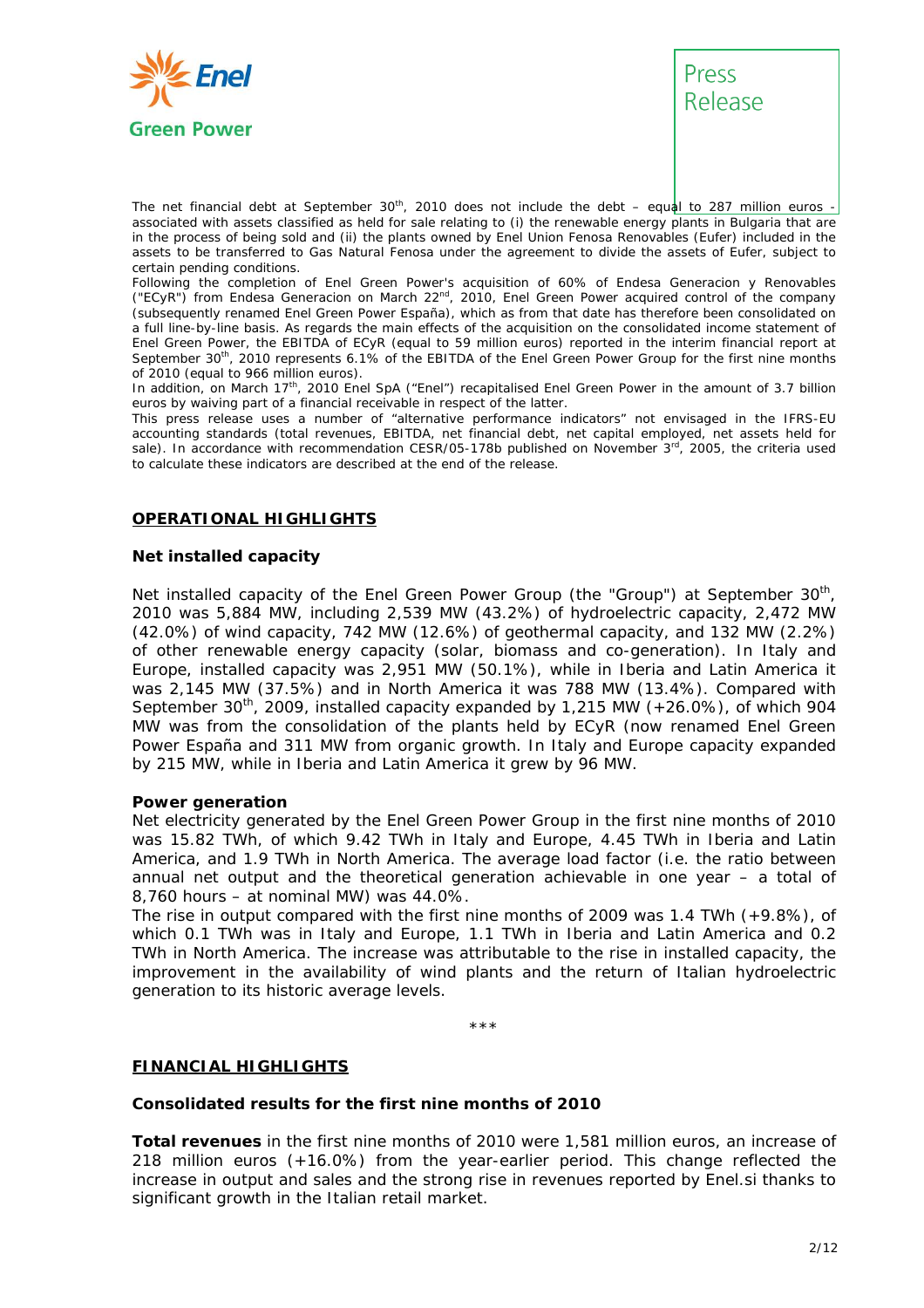



**EBITDA** was 966 million euros for the first nine months of 2010, an increase of 51 million euros (+5.6%) versus the same period in 2009.

Italy and Europe posted EBITDA of 664 million euros, down 36 million euros (-5.1%) compared with the first nine months of 2009, mainly due to the fall in prices on the Italian market, partially offset by greater output in the other European countries.

EBITDA in Iberia and Latin America was 226 million euros, up 52 million (+29.9%) from the corresponding period of 2009. This increase was the result of higher production achieved in Iberia (mainly due to the effects of the consolidation of Enel Green Power España) and in a number of Latin American countries. This was partially offset by the diminished performance achieved in Panama as a result of the El Niño effect and the fall in prices on the Spanish market, which occurred largely in the first half of the year.

North America posted EBITDA of 63 million euros, up 3 million (+5.0%) from the first nine months of 2009, thanks to greater output made possible by the increased availability of plants, which offset the rise in costs generated by the acquisition of Padoma Wind Power on January  $21<sup>st</sup>$ , 2010, a company specialising in the development of wind plants, and the consolidation of its operating structure.

EBITDA at the Enel.si subsidiary was 13 million euros, an improvement of 32 million euros compared with the first nine months of 2009, thanks to the strong growth in the Italian retail market.

**EBIT** in the first nine months of 2010 was 598 million euros, down 15 million euros (-2.5%) from the first nine months of 2009 due to greater depreciation and amortisation, mainly as a result of the consolidation of Enel Green Power España.

**Group net income** for the first nine months was 352 million euros, an increase of 51 million euros (+16.9%) compared with the corresponding period of the previous year. In addition to the factors outlined above, the rise was attributable to a decrease in financial expense following the recapitalisation of Enel Green Power on March 17<sup>th</sup>, 2010 by the parent company, Enel SpA, by way of the waiver of a .7 billion-euro portion of the latter's financial receivables and to lower taxes in Italy as a result of the benefits of the tax relief measures envisaged under Decree Law 78/2009 (the Tremonti Ter Decree).

The **consolidated balance sheet** at September 30th, 2010 showed net capital employed of 9,891 million euros (7,909 million euros at December 31<sup>st</sup>, 2009), including net assets held for sale of 119 million euros (none at December 31<sup>st</sup>, 2009). It was financed by total shareholders' equity of 7,133 million euros  $(2,564$  million euros at December 31<sup>st</sup>, 2009) and net financial debt of 2,758 million euros (5,345 million euros at December 31st, 2009), excluding the debt associated with assets classified as held for sale equal to 287 million euros. At September 30<sup>th</sup>, 2010, the **debt/equity ratio** was 0.4, compared with 2.1 at the end of 2009.

**Capital expenditure** in the first nine months of 2010 was 601 million euros (of which 6 million related to changes in assets and liabilities held for sale), up 96 million euros from the same period of 2009. Financial investments of 30 million euros were also made.

**Group employees** at September 30<sup>th</sup>, 2010 (including 28 employees relating to units held for sale) numbered 2,957 (2,685 at December  $31<sup>st</sup>$ , 2009), an increase of 272. The net change was attributable to the effect of the consolidation of Enel Green Power España (adding 151 employees) and the net balance of new hires and terminations and other staff movements (an increase of 121 employees).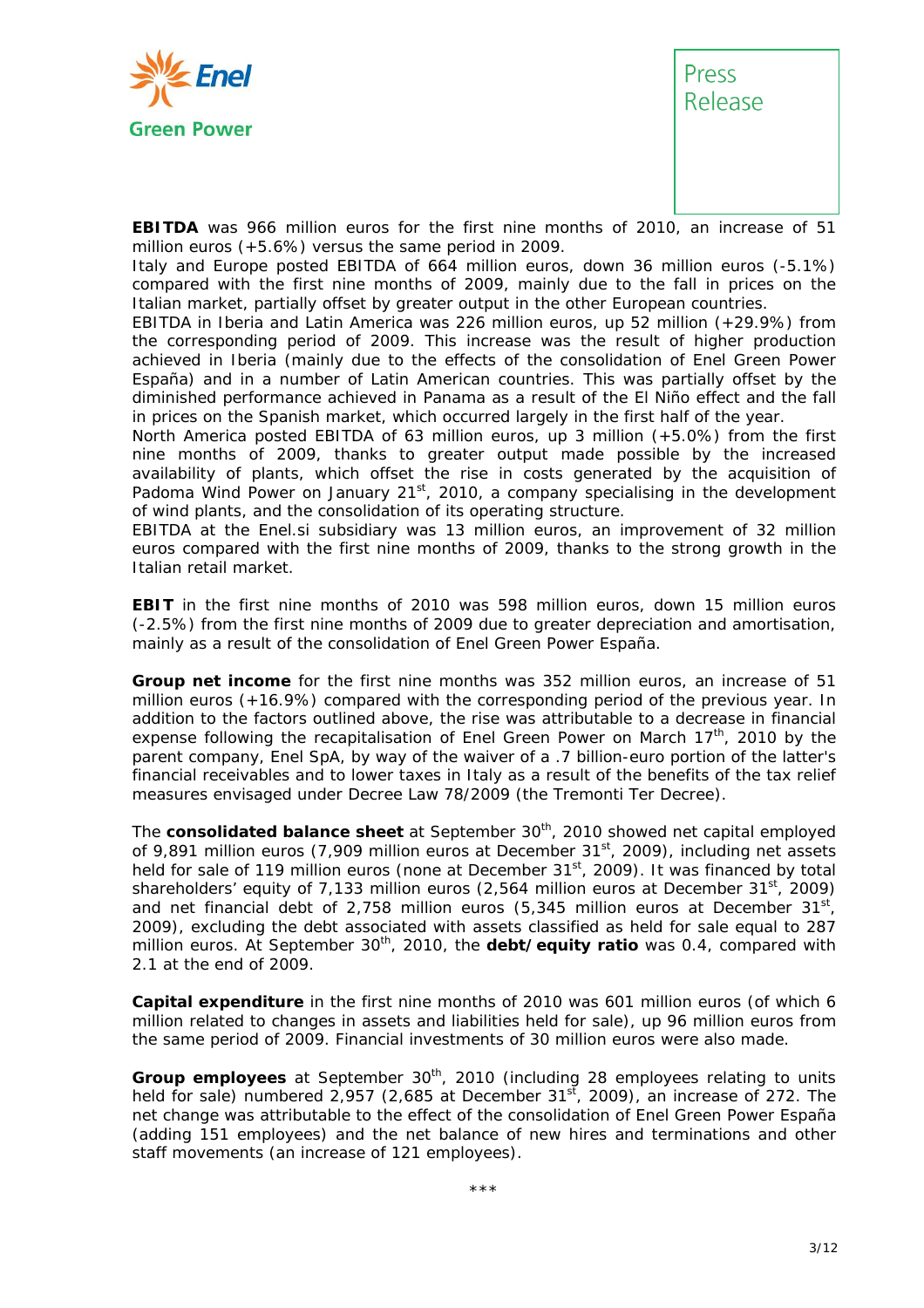



#### **Consolidated results for the third quarter of 2009**

|                  | Third quarter | Third quarter | Change |
|------------------|---------------|---------------|--------|
|                  | 2010          | 2009          |        |
| Total revenues   | 542           | 423           | 28.1%  |
| EBITDA           | 315           | 264           | 19.3%  |
| EBIT             | 183           | 163           | 12.3%  |
| Group net income | 99            | 78            | 26.9%  |

**Total revenues** for the third quarter of 2010 were 542 million euros, up 119 million euros (+28.1%) from the year-earlier period. This change mainly reflected the 11% improvement in electricity output and sales and the strong increase in revenues reported by Enel.si thanks to significant growth in the Italian retail market.

**EBITDA** for the third quarter of 2010 was 315 million euros, up 51 million euros (+19.3%) compared with the corresponding period in 2009.

**EBIT** for the third quarter of 2010 was 183 million euros, up 20 million euros (+12.3%) from the same period in 2009.

**Group net income** for the third quarter of 2010 was 99 million euros, up 21 million euros (26.9%) from the same period in 2009.

\*\*\*

#### **RECENT KEY EVENTS**

On July 15<sup>th</sup>, 2010, Enel Green Power signed two separate framework agreements with Siemens Wind Power A/S ("Siemens") and Vestas Italia S.r.l. ("Vestas") for the supply of wind turbines. The first framework agreement was signed with Siemens and the second with Vestas involving them supplying, transporting, installing and maintaining wind turbines with a total capacity of 600 MW and 700 MW respectively for Enel Green Power in various countries in which the Group operates for the 2011-2014 period. Enel Green Power has the option to increase this capacity by an additional 600 MW and 700 MW respectively over the same period.

On July 22<sup>nd</sup>, 2010, Enel Green Power sold 50% of Enel Green Power & Sharp Solar Energy S.r.l. to Sharp. This company was formed under the January  $4<sup>th</sup>$ , 2010 agreement signed by the parties to develop new photovoltaic fields in the Mediterranean region using photovoltaic panels manufactured at the Catania factory.

On July 30th, 2010, Enel Green Power and Sharp subscribed a capital increase of 120,020,000.00 million euros for 3Sun S.r.l. ("3Sun") reserved to them, each acquiring 33.33% of 3Sun, with simultaneous payment of the funds. Under the above-mentioned January  $4<sup>th</sup>$ , 2010 agreement, as amended on July 30<sup>th</sup>, 2010, 3Sun will be jointly controlled by Enel Green Power, Sharp and STMicroelectronics.

On July 30<sup>th</sup>, 2010 Enel Green Power España signed an agreement with Gas Natural SDG, S.A. ("Gas Natural") to split the assets of Eufer, a 50/50 joint-venture between Enel Green Power España and Gas Natural, to allow each party to pursue its own strategy in the Iberian renewable energy sector most effectively.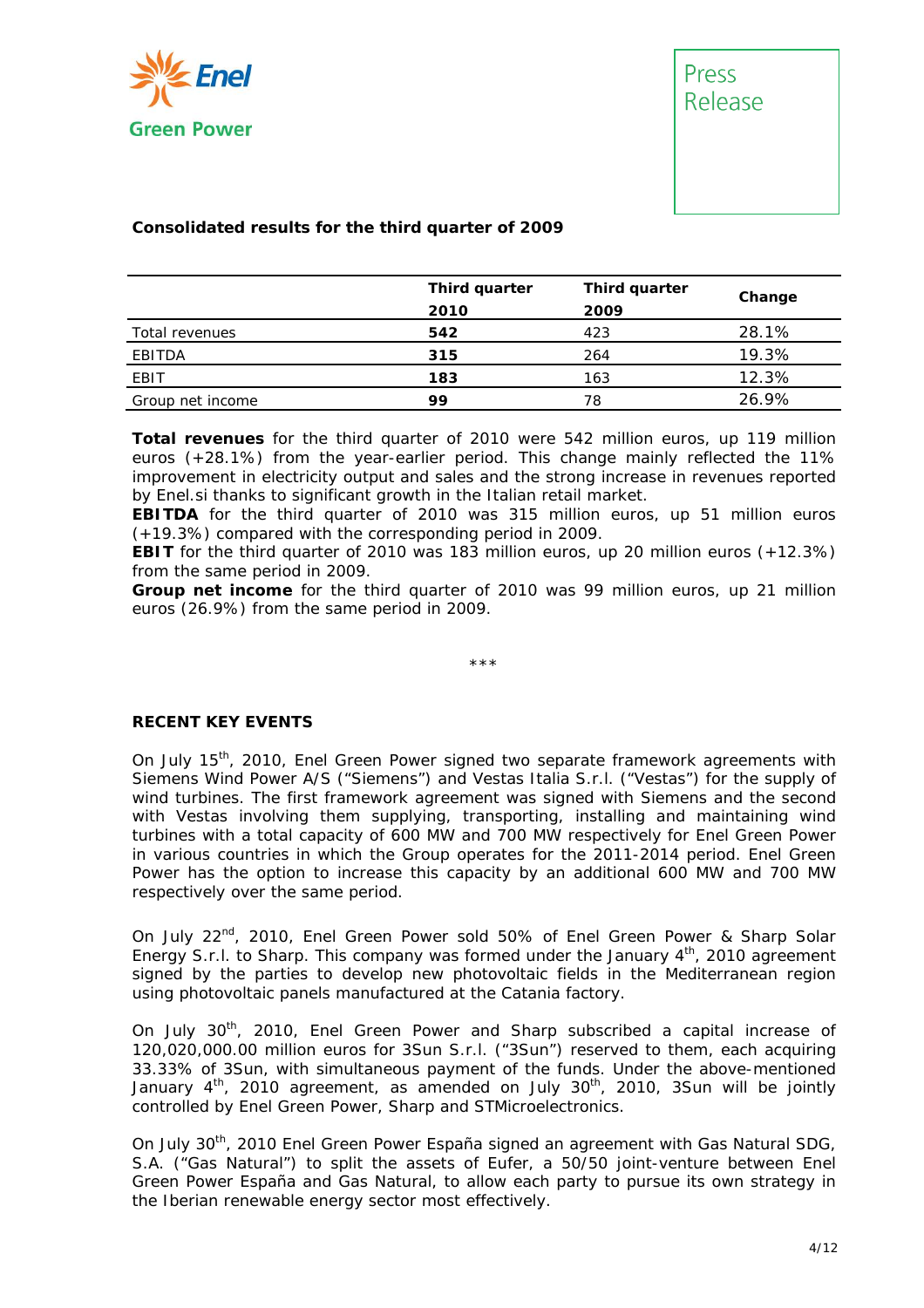

# Press Release

Under the agreement, Eufer's assets will be divided into two parts, each well-balanced in terms of value, EBITDA, capacity, risk and technology mix. One part – decided by a draw – will be transferred to Gas Natural, while Enel Green Power España will retain the other part as the sole shareholder of Eufer. Each company will receive approximately 550 MW of installed capacity, both operational and under construction (mainly comprising wind, mini-hydro and cogeneration assets) and a pipeline of wind, solar, solar thermal and biomass projects of approximately 2,000 MW. The net debt of Eufer will be split equally between Enel Green Power España and Gas Natural.

The agreement is subject to a number of conditions that are expected to be met by the end of the year, including approval from the competent antitrust and regulatory authorities. The conditions will be deemed unfulfilled if not met by January  $31<sup>st</sup>$ , 2011.

On August 26<sup>th</sup>, 2010 Enel Green Power, through its wholly-owned subsidiary Enel Brasil Participações Ltda, was awarded 90 MW of capacity in the public tender held in Brazil to promote wind power, based on three projects (of 30 MW each, at Cristal, Primavera and Sao Judas) with very high wind potential and a capacity factor of around 50%, among the highest in the world. This means that they will be able to generate the equivalent of over 4,000 hours of power per year, about twice the European average. The wind farms will be built in the Brazilian state of Bahia.

Through the tender, EGP also gained the right to sign a 20-year contract to sell the electricity generated by the three plants through Brazil's Chamber of Electrical Energy Commercialisation (CCEE) at a price indexed 100% to Brazilian inflation.

On October 14<sup>th</sup>, 2010 Enel Green Power España signed an agreement with Endesa to hedge its exposure to market price risk for 2011 and 2012.

The agreement is intended to significantly reduce the company's exposure to price risk in the Spanish market from the sale of electricity generated by plants benefiting from incentives under the specific Spanish regulatory framework of Royal Decree 436. About 650 GWh in 2011 and 440 GWh in 2012 have been hedged.

On October 20<sup>th</sup>, 2010 Enel Green Power - through its subsidiary Enel North America Inc. ("ENA") – and its development partner TradeWind Energy announced that the Caney River Wind Project has entered into an agreement with the Tennessee Valley Authority (TVA) for the purchase of the annual output of the proposed 200 MW wind farm ("Caney River Wind Project") to be built and operated by Enel Green Power in Elk County, Kansas, USA.

The TVA provides electricity for utilities and business customers in most of Tennessee and parts of Alabama, Mississippi, Kentucky, Georgia, North Carolina and Virginia – an area of 207,000 square kilometres with a population of 9 million.

TradeWind and ENA plan to erect a wind park on nearly 5,600 hectares in west central Elk County. More than 200 workers will be employed during the construction phase. The entire project is expected to cost about 350 million US dollars (about 250 million euros) and the facility is scheduled to begin commercial operations in 2011.

On November 4<sup>th</sup>, 2010 Enel Green Power started trading on the MTA, Borsa Italiana's electronic stock market and on Spain's regulated markets.

The offering price for the shares was set at 1.60 euros per share, corresponding to a market capitalisation of 8 billion euros, placing Enel Green Power among the top 15 companies in Italy by market capitalisation.

The offering generated total gross demand for around 1,780 million shares, compared with the 1,415 million Enel Green Power shares involved in the global offering, which could be supplemented by a maximum of 210 million additional shares that the Global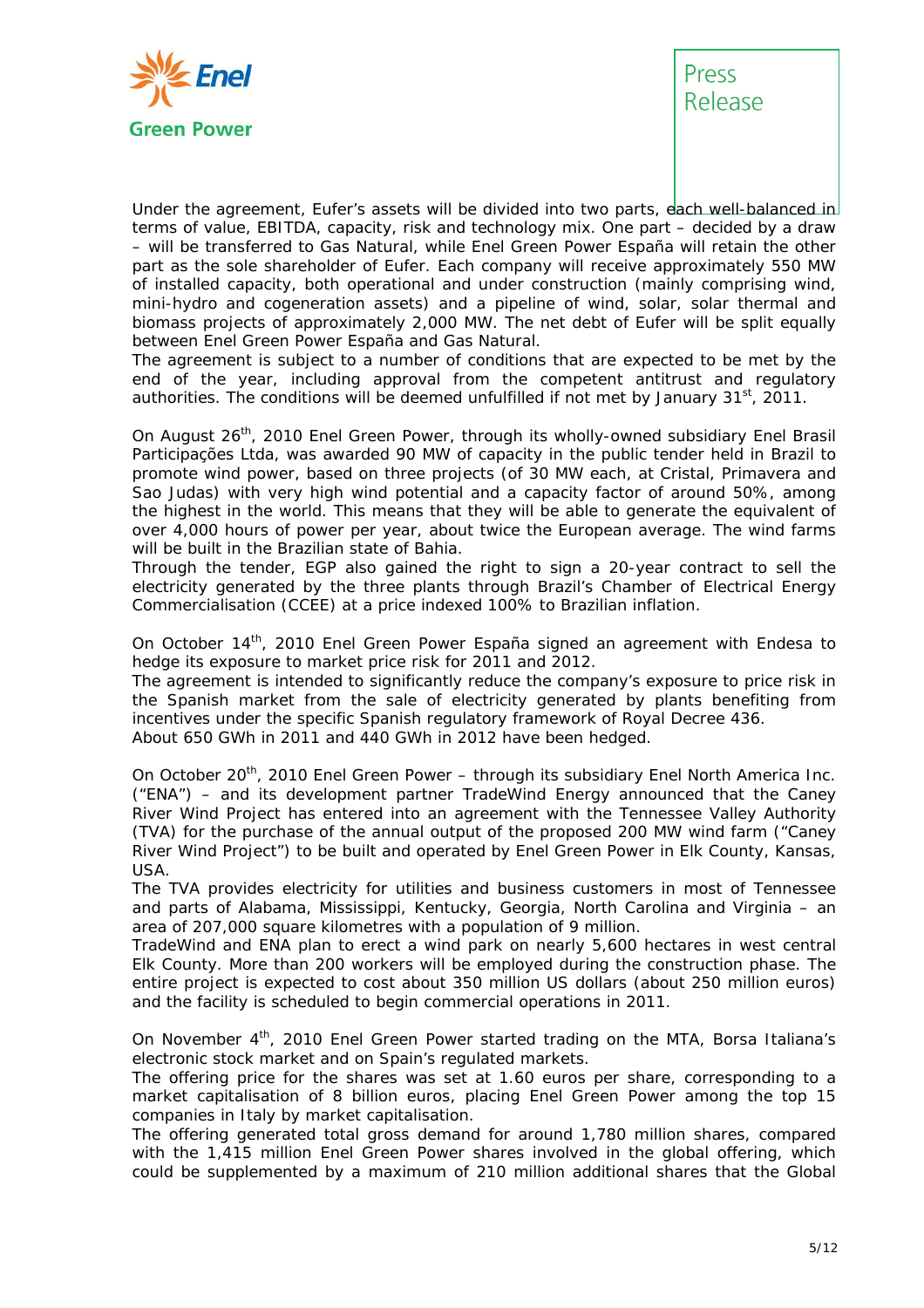



Coordinators, within 30 days from the start of trading of EGP shares, could purchase through the exercise of the greenshoe option reserved for them.

The public offering in Italy and Spain generated demand for around 1,260 million Enel Green Power shares from approximately 340,000 retail investors. Demand from institutional investors amounted to about 520 million Enel Green Power shares.

#### **OUTLOOK**

2010 is a key year in the consolidation of Enel Green Power's positioning in the world renewable energy industry, particularly following its recent listing.

\*\*\*

The company will seek to achieve balanced growth across all technologies, focusing on the wind and solar sectors in the medium term, extracting the benefits produced by economies of scale, mainly in the procurement area, and by its international scope.

As regards geographical diversification, the company will direct its attention to rationalising its current international portfolio, focusing on its core markets, such as Italy, the United States, Spain, Greece and Romania, while continuing to assess any new opportunities in countries with favourable regulatory environments as well as potential disposals in non-strategic countries.

The company will complete the integration of the Spanish and Portuguese operations arising from the acquisition of the Spanish company Green Power España and the division of the assets of Eufer. On the organisational front, the process of the integration of the new development vehicles acquired in the United States and in Italy will continue.

In light of the joint venture agreements with Sharp and ST, Enel Green Power will also start construction of a factory for the manufacture of photovoltaic panels expected to begin operation by the end of 2011. Under other joint venture agreements solely with Sharp, work connected with the development and operation of plants in Italy and Europe is set to start.

Finally, the company expects to benefit from positive developments in the retail photovoltaic market and energy efficiency projects through Enel.si.

The company will continue its R&D efforts in innovative technologies, focusing its full attention on environmental and safety issues.

#### \*\*\*

#### **BOARD OF DIRECTORS COMPLETES UPDATING OF BYLAWS TO INCORPORATE NEW SHAREHOLDER RIGHTS REGULATIONS**

Today the Board of Directors also approved the "mandatory" amendments to the bylaws, which falls under the jurisdiction of the Board of Directors as laid down by the law and the bylaws, because they merely require the adaptation of the bylaws to reflect the regulatory changes introduced by Legislative Decree 27/2010 (implementing into Italian law European Directive 2007/36/EC, which seeks to facilitate the participation of shareholders in the general meetings of listed companies).

Specifically, the amendments relate to the procedures for electronic notification of proxies that shareholders may use with the company.

\*\*\*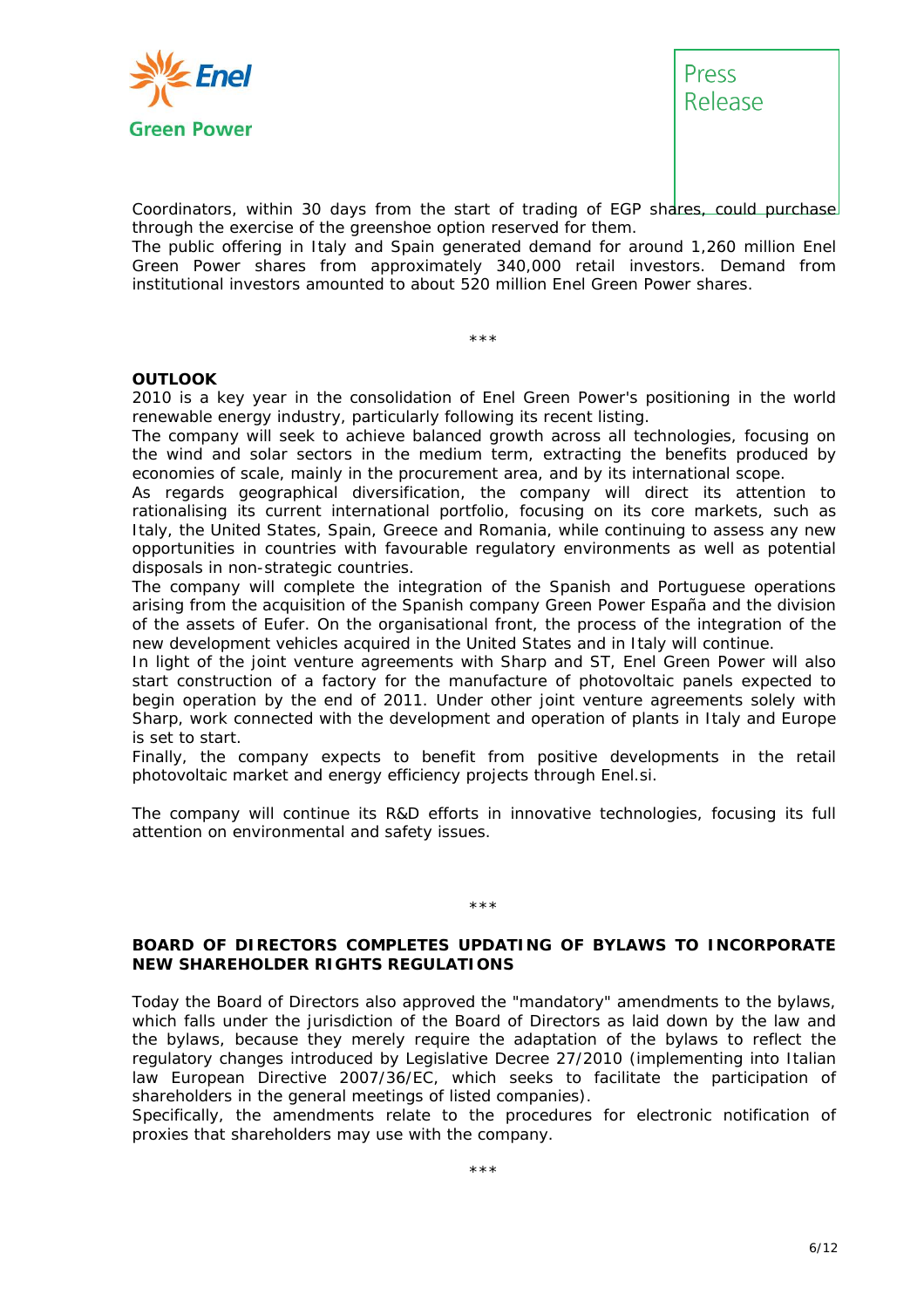



*At 5:30 p.m CET. today, November 8th, 2010, a conference call will be held to present the results of the first nine months of 2010 to financial analysts and institutional investors. Journalists are also invited to listen in to the call.* 

*Documentation relating to the conference call will be available on Enel Green Power's website (www.enelgreenpower.com) in the Investor Relations section from the beginning of the event.* 

*Tables presenting the results of the individual business areas (which do not take account of intersegment eliminations) are attached below, as are a descriptive summary of the alternative performance indicators and the condensed income statement, the statement of comprehensive income, the condensed balance sheet and the condensed cash flow statement. These statements and explanatory notes have been delivered to the independent auditors for their assessment.* 

*The manager responsible for the preparation of the corporate financial reports, Alberto de Paoli, declares, pursuant to Article 154-bis, paragraph 2, of the Consolidated Law on Financial Intermediation, that the accounting information contained in this press release corresponds with that contained in the accounting documentation, books and records.* 

\*\*\*

#### **Results by business area**

In March 2010, the Enel Green Power Group adopted a new organisational structure based on the following areas: Italy and Europe, Iberia and Latin America, North America, and Enel.si. In this press release and in the interim financial report at September 30, 2010, the results of the business areas are therefore presented in accordance with the existing structure. For the purposes of providing comparable figures, the information for the first nine months and the third quarter of 2009 have been reallocated to these business areas on the basis of the new organisational structure.

#### **Italy and Europe**

|               | months<br>2010 | First nine First nine<br>months<br>2009 | Change         | <b>Third</b><br>quarter<br>2010 | <b>Third</b><br>quarter<br>2009 | Change |
|---------------|----------------|-----------------------------------------|----------------|---------------------------------|---------------------------------|--------|
| Revenues      | 889            | 918                                     | $^{\prime}29)$ | 260                             | 272                             |        |
| <b>EBITDA</b> | 664            | 700                                     | (36)           | 195                             | 212                             |        |
| <b>EBIT</b>   | 426            | 465                                     | (39)           | 112                             | 131                             | 19     |
| Capex         | 389            | 285                                     | 104            | 160                             | 146                             | 14     |

#### **Iberia and Latin America**

*Results (millions of euros)* 

|          | months<br>2010 | First nine First nine<br>months<br>2009 | Change | <b>Third</b><br>quarter<br>2010 | <b>Third</b><br>quarter<br>2009 | Change |
|----------|----------------|-----------------------------------------|--------|---------------------------------|---------------------------------|--------|
| Revenues | 386            | 262                                     | 124    | 143                             | 80                              | 63     |
| EBITDA   | 226            | 174                                     | 52     | 94                              | 49                              | 45     |
| EBIT     | 132            | 136                                     |        | 56                              | 36                              | 20     |
| Capex    | 135            | 191                                     | (56)   | 53                              | 68                              | 15`    |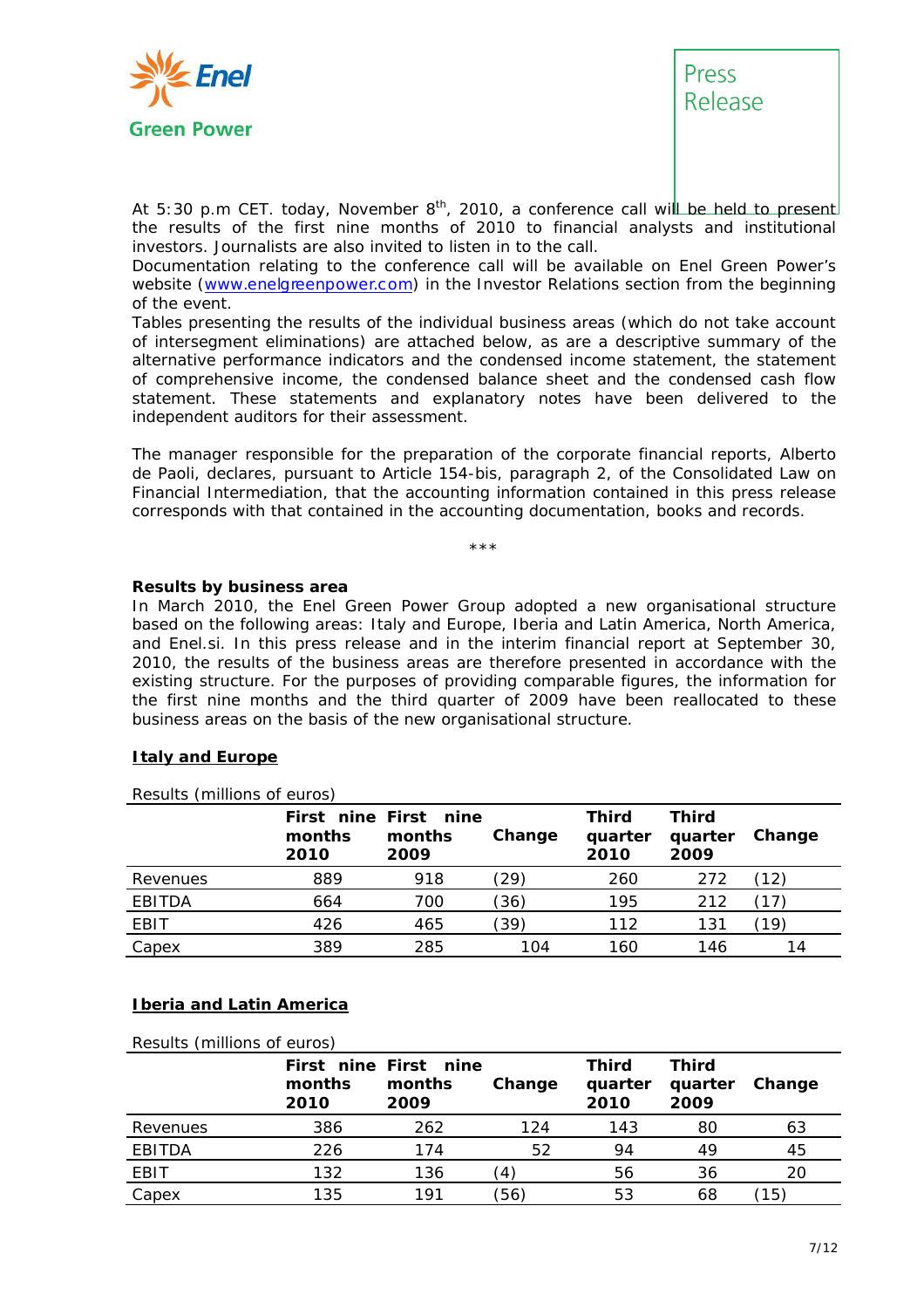

#### **North America**

|  |  | Results (millions of euros) |
|--|--|-----------------------------|
|--|--|-----------------------------|

|               | months<br>2010 | First nine First nine<br>months<br>2009 | Change | Third<br>quarter<br>2010 | <b>Third</b><br>quarter<br>2009 | Change                   |
|---------------|----------------|-----------------------------------------|--------|--------------------------|---------------------------------|--------------------------|
| Revenues      | 116            | 104                                     | 12     | 31                       | 31                              | $\overline{\phantom{0}}$ |
| <b>EBITDA</b> | 63             | 60                                      |        | 14                       | 1つ                              |                          |
| EBIT          | 27             | 31                                      |        |                          | 5                               |                          |
| Capex         |                | つロ                                      | 48     | 49                       |                                 | 38                       |

#### **Enel.si**

#### *Results (millions of euros)*

|             | First nine First nine<br>months<br>2010 | months<br>2009 | Change | <b>Third</b><br>quarter<br>2010 | <b>Third</b><br>quarter<br>2009 | Change |
|-------------|-----------------------------------------|----------------|--------|---------------------------------|---------------------------------|--------|
| Revenues    | 190                                     | 79             | 111    | 108                             | 40                              | 68     |
| EBITDA      | 13                                      | 19             | 32     | 12                              |                                 |        |
| <b>EBIT</b> | 13                                      | 19             | 32     | 12                              |                                 |        |
| Capex       |                                         |                |        |                                 |                                 |        |

#### **ALTERNATIVE PERFORMANCE INDICATORS**

The following section describes a number of alternative performance indicators, not included in the IFRS-EU accounting standards, which are used in this press release in order to facilitate the assessment of the Group's performance and financial position.

**Total revenues**: calculated as the sum of "Revenues" and "Net income/(charges) from commodity risk management".

**EBITDA**: an indicator of Enel Green Power's operating performance, calculated as "Operating income" plus "Depreciation, amortisation and impairment losses"

**Net financial debt**: an indicator of Enel Green Power's financial structure, calculated as the sum of "Long-term loans", the current portion of long-term loans, "Short-term loans", certain items under "Current financial liabilities", net of "Cash and cash equivalents", and "Current financial assets" and "Non-current financial assets" not previously considered in the definition.

**Net capital employed**: calculated as the sum of "Non-current assets", "Current assets" and "Assets held for sale", net of "Non-current liabilities", "Current liabilities" and "Liabilities held for sale", excluding the items previously considered in the definition of net financial debt.

**Net assets held for sale**: calculated as the algebraic sum of "Assets held for sale" and "Liabilities held for sale"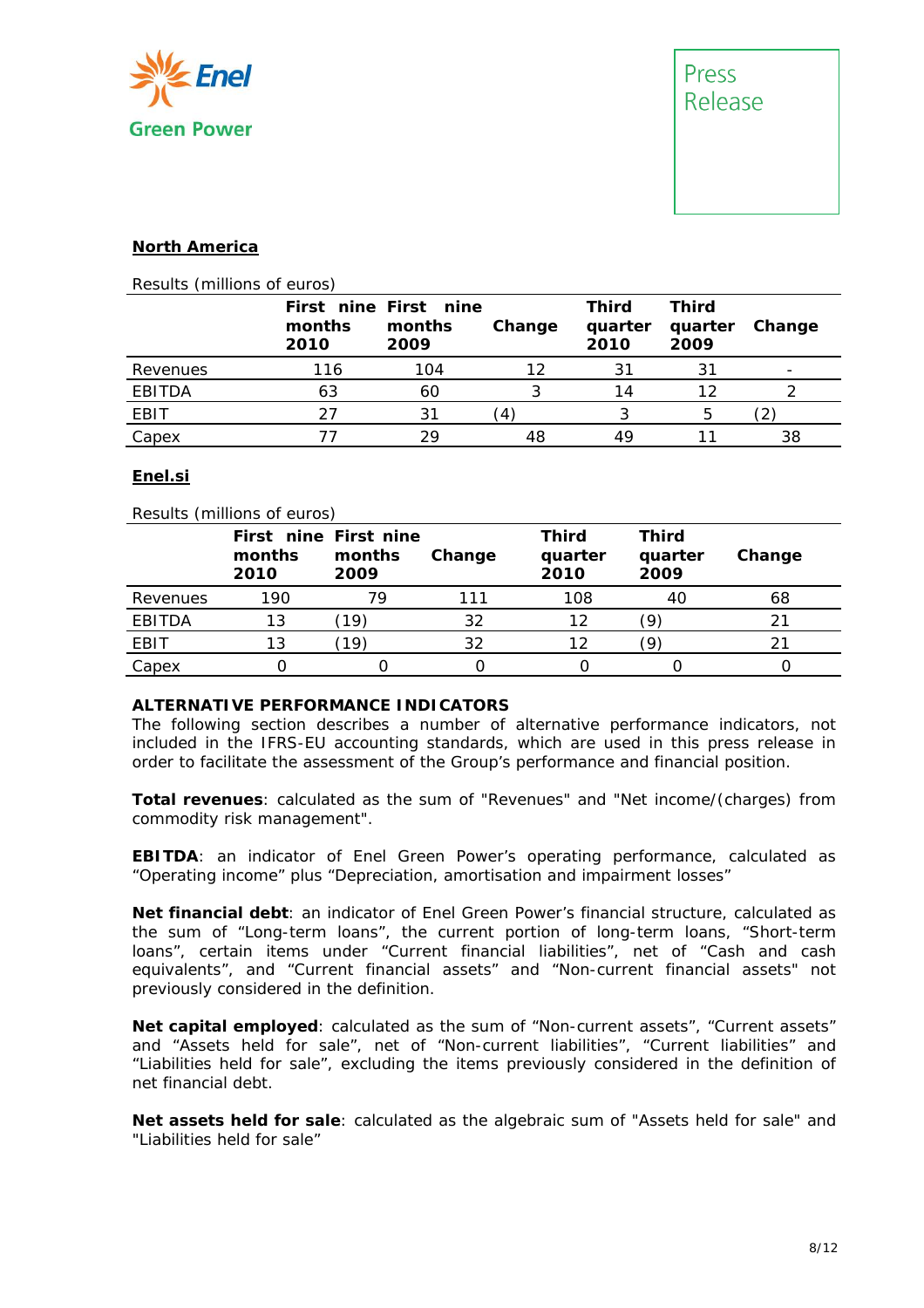



## **Consolidated income statement**

|      | 3rd quarter       | Millions of euros<br>First nine months |        |                                                                                               |       |                   |        |            |
|------|-------------------|----------------------------------------|--------|-----------------------------------------------------------------------------------------------|-------|-------------------|--------|------------|
| 2010 | 2009<br>unaudited |                                        | Change |                                                                                               | 2010  | 2009<br>unaudited |        | Change     |
| 533  | 388               | 145                                    | 37.4%  | Revenues from sales and services                                                              | 1,489 | 1,256             | 233    | 18.6%      |
| 8    | 5                 | 3                                      | 60.0%  | Other revenues                                                                                | 28    | 30                | (2)    | (6.7%)     |
| 541  | 393               | 148                                    | 37.7%  | <b>Revenues</b>                                                                               | 1,517 | 1,286             | 231    | 18.0%      |
| 116  | 52                | 64                                     |        | 123.1% Raw materials and consumables                                                          | 238   | 109               | 129    | 118.3%     |
| 76   | 65                | 11                                     | 16.9%  | Services                                                                                      | 232   | 208               | 24     | 11.5%      |
| 42   | 38                | $\overline{4}$                         | 10.5%  | Personnel                                                                                     | 131   | 115               | 16     | 13.9%      |
| 132  | 101               | 31                                     | 30.7%  | Depreciation, amortisation and<br>impairment losses                                           | 368   | 302               | 66     | 21.9%      |
| 14   | 9                 | 5                                      | 55.6%  | Other operating expenses                                                                      | 44    | 33                | 11     | 33.3%      |
| (21) | (5)               | (16)                                   | 320.0% | Capitalized costs                                                                             | (30)  | (17)              | (13)   | 76.5%      |
| 359  | 260               | 99                                     | 38.1%  | Costs                                                                                         | 983   | 750               | 233    | 31.1%      |
| 1    | 30                | (29)                                   |        | Net income/(charges) from<br>commodity risk management                                        | 64    | 77                | (13)   |            |
| 183  | 163               | 20                                     | 12.3%  | <b>Operating income</b>                                                                       | 598   | 613               | (15)   | $(2.4\%)$  |
| (35) | (28)              | (7)                                    | 25.0%  | Net financial income/(expense)                                                                | (86)  | (108)             | 22     | $(20.4\%)$ |
| 4    | $\overline{2}$    | $\overline{2}$                         | 100.0% | Financial income                                                                              | 24    | 13                | 11     | 84.6%      |
| (39) | (30)              | (9)                                    | 30.0%  | Financial expense                                                                             | (110) | (121)             | 11     | $(9.1\%)$  |
| 7    |                   | 7                                      |        | Share of income/(expense) from<br>equity investments accounted for<br>using the equity method | 10    | $\overline{2}$    | 8      | 400.0%     |
| 155  | 135               | 20                                     |        | 14.8% INCOME BEFORE TAXES                                                                     | 522   | 507               | 15     | 3.0%       |
| 46   | 51                | (5)                                    |        | Income taxes                                                                                  | 150   | 184               | (34)   |            |
| 109  | 84                | 25                                     |        | 29.8% NET INCOME FOR THE PERIOD                                                               | 372   | 323               | 49     | 15.2%      |
| 99   | 78                | 21                                     | 26.9%  | Attributable to shareholders of the<br>Parent Company                                         | 352   | 301               | 51     | 16.9%      |
| 10   | 6                 | 4                                      | 66.7%  | Attributable to minority interests                                                            | 20    | 22                | (2)    | $(9.1\%)$  |
|      |                   |                                        |        | Earnings per share: basic and<br>diluted (euros)                                              | 0.09  | 0.12              | (0.03) | (25.0%)    |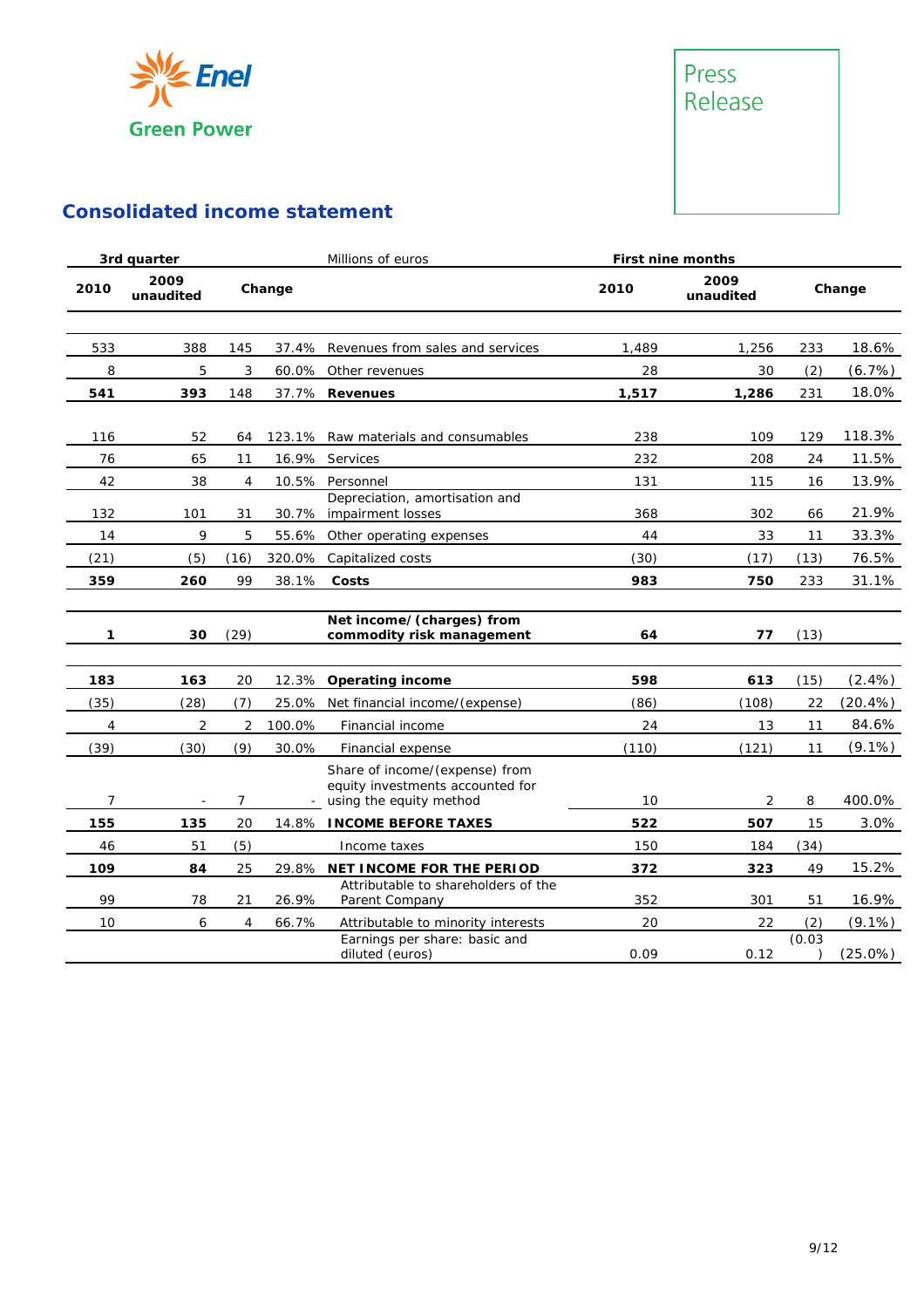



### **Statement of Comprehensive Income**

First nine months

| Millions of euros                                          |      |                   |
|------------------------------------------------------------|------|-------------------|
|                                                            | 2010 | 2009<br>unaudited |
| Losses on cash flow hedges                                 | (76) | (13)              |
| Exchange rate differences                                  | 84   | (29)              |
| Income/(loss) recognised directly in equity (net of taxes) | 8    | (42)              |
| Net income for the period                                  | 372  | 323               |
| Comprehensive income for the period                        | 380  | 281               |
| Attributable to:                                           |      |                   |
| - shareholders of the Parent Company                       | 360  | 259               |
| - minority interests                                       | 20   | 22                |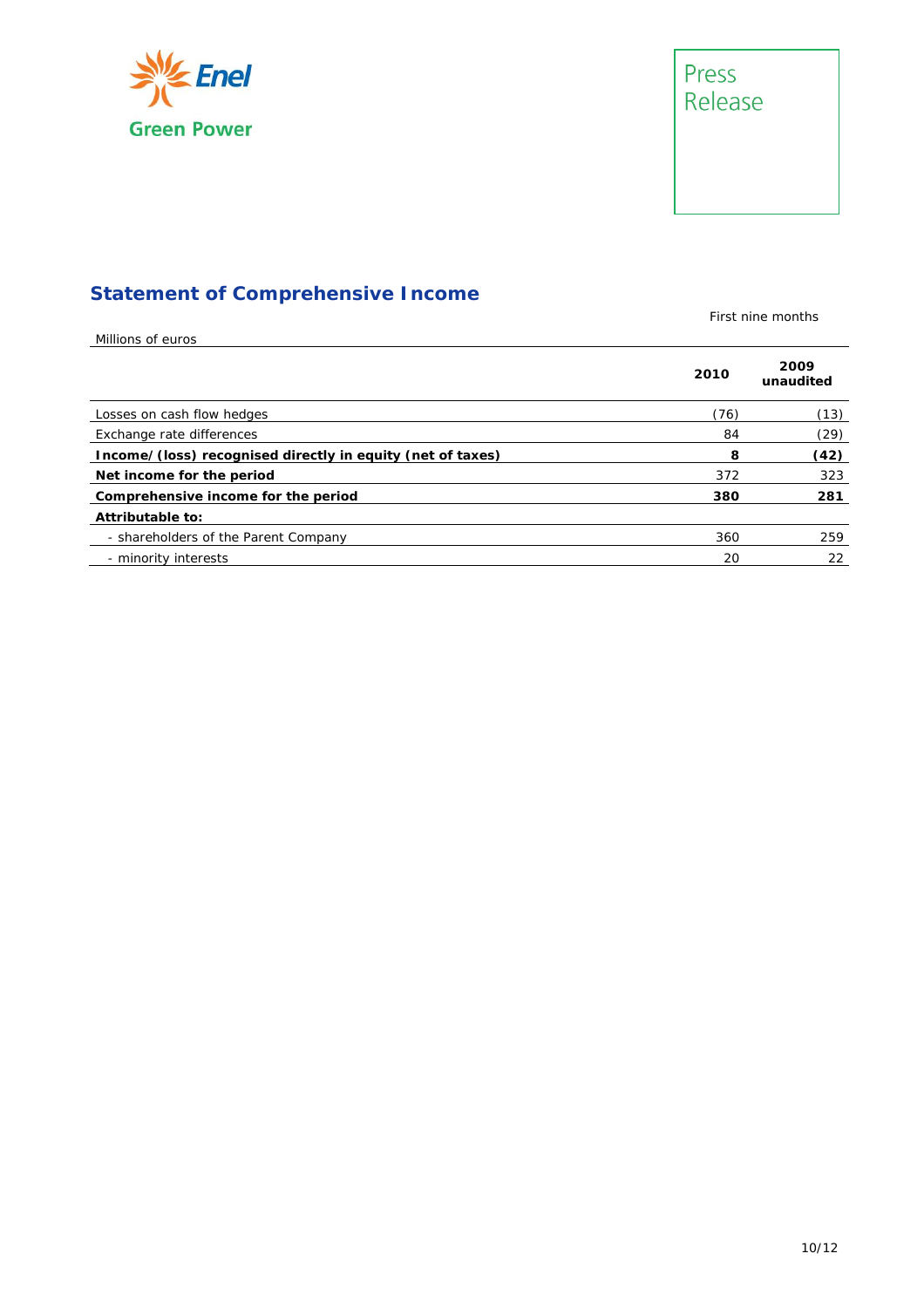

# Press Release

### **Consolidated balance sheet**

| <b>ASSETS</b><br>Sept. 30, 2010<br>Dec. 31, 2009<br>Change<br>Non-current assets<br>8,203<br>7,200<br>1,003<br>Property, plant and equipment<br>856<br>259<br>597<br>Intangible assets<br>881<br>532<br>349<br>Goodwill<br>46<br>Deferred tax assets<br>167<br>121<br>Equity investments accounted for using the equity method<br>376<br>261<br>115<br>139<br>35<br>Non-current financial assets<br>104<br>45<br>34<br>11<br>Other non-current assets<br>10,667<br>8,442<br>2,225<br><b>Current assets</b><br>39<br>8<br>31<br>Inventories<br>512<br>466<br>(46)<br>Trade receivables<br>110<br>18<br>92<br>Tax receivables<br>78<br>Current financial assets<br>306<br>228<br>Cash and cash equivalents<br>217<br>144<br>73<br>119<br>96<br>215<br>Other current assets<br>1,353<br>1,052<br>301<br>Assets held for sale<br>450<br>0<br>450<br>9,494<br><b>TOTAL ASSETS</b><br>12,470<br>2,976<br>LIABILITIES AND SHAREHOLDERS' EQUITY<br>Sept. 30, 2010<br>Dec. 31, 2009<br>Change<br>Equity attributable to the shareholders of the Parent Company<br>Share capital<br>1,000<br>600<br>400<br>5,092<br>Other reserves<br>1,366<br>3,726<br>Net income (loss) for the period<br>352<br>418<br>(66)<br>6,444<br>2,384<br>4,060<br>689<br>180<br>509<br>Equity attributable to minority interests<br>20<br>21<br>(1)<br>of which net income attributable to minority interests<br>TOTAL SHAREHOLDERS' EQUITY<br>7,133<br>2,564<br>4,569<br>Non-current liabilities<br>1,093<br>(38)<br>Long-term loans<br>1,131<br>Post-employment and other employee benefits<br>48<br>46<br>2<br>98<br>68<br>30<br>Provisions for risks and charges<br>Deferred tax liabilities<br>402<br>182<br>220<br>22<br>Non-current financial liabilities<br>55<br>33<br>72<br>Other non-current liabilities<br>63<br>256<br>1,768<br>1,512<br><b>Current liabilities</b><br>(2,300)<br>2,113<br>4,413<br>Short-term loans<br>153<br>115<br>38<br>Current portion of long-term loans<br>$\overline{7}$<br>13<br>(6)<br>Current portion of long-term provisions and short-term provisions<br>454<br>Trade payables<br>618<br>164<br>207<br>Income tax payables<br>160<br>(47)<br>65<br>85<br>Current financial liabilities<br>(20)<br>122<br>131<br>Other current liabilities<br>(9)<br>3,238<br>5,418<br>(2, 180)<br>$\mathsf O$<br>Liabilities held for sale<br>331<br>331<br><b>TOTAL LIABILITIES</b><br>5,337<br>6,930<br>(1, 593) | Millions of euros                          |        |       |       |
|---------------------------------------------------------------------------------------------------------------------------------------------------------------------------------------------------------------------------------------------------------------------------------------------------------------------------------------------------------------------------------------------------------------------------------------------------------------------------------------------------------------------------------------------------------------------------------------------------------------------------------------------------------------------------------------------------------------------------------------------------------------------------------------------------------------------------------------------------------------------------------------------------------------------------------------------------------------------------------------------------------------------------------------------------------------------------------------------------------------------------------------------------------------------------------------------------------------------------------------------------------------------------------------------------------------------------------------------------------------------------------------------------------------------------------------------------------------------------------------------------------------------------------------------------------------------------------------------------------------------------------------------------------------------------------------------------------------------------------------------------------------------------------------------------------------------------------------------------------------------------------------------------------------------------------------------------------------------------------------------------------------------------------------------------------------------------------------------------------------------------------------------------------------------------------------------------------------------------------------------------------------------------------------------------------------------------------------------------------------------------------------------------------------|--------------------------------------------|--------|-------|-------|
|                                                                                                                                                                                                                                                                                                                                                                                                                                                                                                                                                                                                                                                                                                                                                                                                                                                                                                                                                                                                                                                                                                                                                                                                                                                                                                                                                                                                                                                                                                                                                                                                                                                                                                                                                                                                                                                                                                                                                                                                                                                                                                                                                                                                                                                                                                                                                                                                               |                                            |        |       |       |
|                                                                                                                                                                                                                                                                                                                                                                                                                                                                                                                                                                                                                                                                                                                                                                                                                                                                                                                                                                                                                                                                                                                                                                                                                                                                                                                                                                                                                                                                                                                                                                                                                                                                                                                                                                                                                                                                                                                                                                                                                                                                                                                                                                                                                                                                                                                                                                                                               |                                            |        |       |       |
|                                                                                                                                                                                                                                                                                                                                                                                                                                                                                                                                                                                                                                                                                                                                                                                                                                                                                                                                                                                                                                                                                                                                                                                                                                                                                                                                                                                                                                                                                                                                                                                                                                                                                                                                                                                                                                                                                                                                                                                                                                                                                                                                                                                                                                                                                                                                                                                                               |                                            |        |       |       |
| 9                                                                                                                                                                                                                                                                                                                                                                                                                                                                                                                                                                                                                                                                                                                                                                                                                                                                                                                                                                                                                                                                                                                                                                                                                                                                                                                                                                                                                                                                                                                                                                                                                                                                                                                                                                                                                                                                                                                                                                                                                                                                                                                                                                                                                                                                                                                                                                                                             |                                            |        |       |       |
|                                                                                                                                                                                                                                                                                                                                                                                                                                                                                                                                                                                                                                                                                                                                                                                                                                                                                                                                                                                                                                                                                                                                                                                                                                                                                                                                                                                                                                                                                                                                                                                                                                                                                                                                                                                                                                                                                                                                                                                                                                                                                                                                                                                                                                                                                                                                                                                                               |                                            |        |       |       |
|                                                                                                                                                                                                                                                                                                                                                                                                                                                                                                                                                                                                                                                                                                                                                                                                                                                                                                                                                                                                                                                                                                                                                                                                                                                                                                                                                                                                                                                                                                                                                                                                                                                                                                                                                                                                                                                                                                                                                                                                                                                                                                                                                                                                                                                                                                                                                                                                               |                                            |        |       |       |
|                                                                                                                                                                                                                                                                                                                                                                                                                                                                                                                                                                                                                                                                                                                                                                                                                                                                                                                                                                                                                                                                                                                                                                                                                                                                                                                                                                                                                                                                                                                                                                                                                                                                                                                                                                                                                                                                                                                                                                                                                                                                                                                                                                                                                                                                                                                                                                                                               |                                            |        |       |       |
|                                                                                                                                                                                                                                                                                                                                                                                                                                                                                                                                                                                                                                                                                                                                                                                                                                                                                                                                                                                                                                                                                                                                                                                                                                                                                                                                                                                                                                                                                                                                                                                                                                                                                                                                                                                                                                                                                                                                                                                                                                                                                                                                                                                                                                                                                                                                                                                                               |                                            |        |       |       |
|                                                                                                                                                                                                                                                                                                                                                                                                                                                                                                                                                                                                                                                                                                                                                                                                                                                                                                                                                                                                                                                                                                                                                                                                                                                                                                                                                                                                                                                                                                                                                                                                                                                                                                                                                                                                                                                                                                                                                                                                                                                                                                                                                                                                                                                                                                                                                                                                               |                                            |        |       |       |
|                                                                                                                                                                                                                                                                                                                                                                                                                                                                                                                                                                                                                                                                                                                                                                                                                                                                                                                                                                                                                                                                                                                                                                                                                                                                                                                                                                                                                                                                                                                                                                                                                                                                                                                                                                                                                                                                                                                                                                                                                                                                                                                                                                                                                                                                                                                                                                                                               |                                            |        |       |       |
|                                                                                                                                                                                                                                                                                                                                                                                                                                                                                                                                                                                                                                                                                                                                                                                                                                                                                                                                                                                                                                                                                                                                                                                                                                                                                                                                                                                                                                                                                                                                                                                                                                                                                                                                                                                                                                                                                                                                                                                                                                                                                                                                                                                                                                                                                                                                                                                                               |                                            |        |       |       |
|                                                                                                                                                                                                                                                                                                                                                                                                                                                                                                                                                                                                                                                                                                                                                                                                                                                                                                                                                                                                                                                                                                                                                                                                                                                                                                                                                                                                                                                                                                                                                                                                                                                                                                                                                                                                                                                                                                                                                                                                                                                                                                                                                                                                                                                                                                                                                                                                               |                                            |        |       |       |
|                                                                                                                                                                                                                                                                                                                                                                                                                                                                                                                                                                                                                                                                                                                                                                                                                                                                                                                                                                                                                                                                                                                                                                                                                                                                                                                                                                                                                                                                                                                                                                                                                                                                                                                                                                                                                                                                                                                                                                                                                                                                                                                                                                                                                                                                                                                                                                                                               |                                            |        |       |       |
|                                                                                                                                                                                                                                                                                                                                                                                                                                                                                                                                                                                                                                                                                                                                                                                                                                                                                                                                                                                                                                                                                                                                                                                                                                                                                                                                                                                                                                                                                                                                                                                                                                                                                                                                                                                                                                                                                                                                                                                                                                                                                                                                                                                                                                                                                                                                                                                                               |                                            |        |       |       |
|                                                                                                                                                                                                                                                                                                                                                                                                                                                                                                                                                                                                                                                                                                                                                                                                                                                                                                                                                                                                                                                                                                                                                                                                                                                                                                                                                                                                                                                                                                                                                                                                                                                                                                                                                                                                                                                                                                                                                                                                                                                                                                                                                                                                                                                                                                                                                                                                               |                                            |        |       |       |
|                                                                                                                                                                                                                                                                                                                                                                                                                                                                                                                                                                                                                                                                                                                                                                                                                                                                                                                                                                                                                                                                                                                                                                                                                                                                                                                                                                                                                                                                                                                                                                                                                                                                                                                                                                                                                                                                                                                                                                                                                                                                                                                                                                                                                                                                                                                                                                                                               |                                            |        |       |       |
|                                                                                                                                                                                                                                                                                                                                                                                                                                                                                                                                                                                                                                                                                                                                                                                                                                                                                                                                                                                                                                                                                                                                                                                                                                                                                                                                                                                                                                                                                                                                                                                                                                                                                                                                                                                                                                                                                                                                                                                                                                                                                                                                                                                                                                                                                                                                                                                                               |                                            |        |       |       |
|                                                                                                                                                                                                                                                                                                                                                                                                                                                                                                                                                                                                                                                                                                                                                                                                                                                                                                                                                                                                                                                                                                                                                                                                                                                                                                                                                                                                                                                                                                                                                                                                                                                                                                                                                                                                                                                                                                                                                                                                                                                                                                                                                                                                                                                                                                                                                                                                               |                                            |        |       |       |
|                                                                                                                                                                                                                                                                                                                                                                                                                                                                                                                                                                                                                                                                                                                                                                                                                                                                                                                                                                                                                                                                                                                                                                                                                                                                                                                                                                                                                                                                                                                                                                                                                                                                                                                                                                                                                                                                                                                                                                                                                                                                                                                                                                                                                                                                                                                                                                                                               |                                            |        |       |       |
|                                                                                                                                                                                                                                                                                                                                                                                                                                                                                                                                                                                                                                                                                                                                                                                                                                                                                                                                                                                                                                                                                                                                                                                                                                                                                                                                                                                                                                                                                                                                                                                                                                                                                                                                                                                                                                                                                                                                                                                                                                                                                                                                                                                                                                                                                                                                                                                                               |                                            |        |       |       |
|                                                                                                                                                                                                                                                                                                                                                                                                                                                                                                                                                                                                                                                                                                                                                                                                                                                                                                                                                                                                                                                                                                                                                                                                                                                                                                                                                                                                                                                                                                                                                                                                                                                                                                                                                                                                                                                                                                                                                                                                                                                                                                                                                                                                                                                                                                                                                                                                               |                                            |        |       |       |
|                                                                                                                                                                                                                                                                                                                                                                                                                                                                                                                                                                                                                                                                                                                                                                                                                                                                                                                                                                                                                                                                                                                                                                                                                                                                                                                                                                                                                                                                                                                                                                                                                                                                                                                                                                                                                                                                                                                                                                                                                                                                                                                                                                                                                                                                                                                                                                                                               |                                            |        |       |       |
|                                                                                                                                                                                                                                                                                                                                                                                                                                                                                                                                                                                                                                                                                                                                                                                                                                                                                                                                                                                                                                                                                                                                                                                                                                                                                                                                                                                                                                                                                                                                                                                                                                                                                                                                                                                                                                                                                                                                                                                                                                                                                                                                                                                                                                                                                                                                                                                                               |                                            |        |       |       |
|                                                                                                                                                                                                                                                                                                                                                                                                                                                                                                                                                                                                                                                                                                                                                                                                                                                                                                                                                                                                                                                                                                                                                                                                                                                                                                                                                                                                                                                                                                                                                                                                                                                                                                                                                                                                                                                                                                                                                                                                                                                                                                                                                                                                                                                                                                                                                                                                               |                                            |        |       |       |
|                                                                                                                                                                                                                                                                                                                                                                                                                                                                                                                                                                                                                                                                                                                                                                                                                                                                                                                                                                                                                                                                                                                                                                                                                                                                                                                                                                                                                                                                                                                                                                                                                                                                                                                                                                                                                                                                                                                                                                                                                                                                                                                                                                                                                                                                                                                                                                                                               |                                            |        |       |       |
|                                                                                                                                                                                                                                                                                                                                                                                                                                                                                                                                                                                                                                                                                                                                                                                                                                                                                                                                                                                                                                                                                                                                                                                                                                                                                                                                                                                                                                                                                                                                                                                                                                                                                                                                                                                                                                                                                                                                                                                                                                                                                                                                                                                                                                                                                                                                                                                                               |                                            |        |       |       |
|                                                                                                                                                                                                                                                                                                                                                                                                                                                                                                                                                                                                                                                                                                                                                                                                                                                                                                                                                                                                                                                                                                                                                                                                                                                                                                                                                                                                                                                                                                                                                                                                                                                                                                                                                                                                                                                                                                                                                                                                                                                                                                                                                                                                                                                                                                                                                                                                               |                                            |        |       |       |
|                                                                                                                                                                                                                                                                                                                                                                                                                                                                                                                                                                                                                                                                                                                                                                                                                                                                                                                                                                                                                                                                                                                                                                                                                                                                                                                                                                                                                                                                                                                                                                                                                                                                                                                                                                                                                                                                                                                                                                                                                                                                                                                                                                                                                                                                                                                                                                                                               |                                            |        |       |       |
|                                                                                                                                                                                                                                                                                                                                                                                                                                                                                                                                                                                                                                                                                                                                                                                                                                                                                                                                                                                                                                                                                                                                                                                                                                                                                                                                                                                                                                                                                                                                                                                                                                                                                                                                                                                                                                                                                                                                                                                                                                                                                                                                                                                                                                                                                                                                                                                                               |                                            |        |       |       |
|                                                                                                                                                                                                                                                                                                                                                                                                                                                                                                                                                                                                                                                                                                                                                                                                                                                                                                                                                                                                                                                                                                                                                                                                                                                                                                                                                                                                                                                                                                                                                                                                                                                                                                                                                                                                                                                                                                                                                                                                                                                                                                                                                                                                                                                                                                                                                                                                               |                                            |        |       |       |
|                                                                                                                                                                                                                                                                                                                                                                                                                                                                                                                                                                                                                                                                                                                                                                                                                                                                                                                                                                                                                                                                                                                                                                                                                                                                                                                                                                                                                                                                                                                                                                                                                                                                                                                                                                                                                                                                                                                                                                                                                                                                                                                                                                                                                                                                                                                                                                                                               |                                            |        |       |       |
|                                                                                                                                                                                                                                                                                                                                                                                                                                                                                                                                                                                                                                                                                                                                                                                                                                                                                                                                                                                                                                                                                                                                                                                                                                                                                                                                                                                                                                                                                                                                                                                                                                                                                                                                                                                                                                                                                                                                                                                                                                                                                                                                                                                                                                                                                                                                                                                                               |                                            |        |       |       |
|                                                                                                                                                                                                                                                                                                                                                                                                                                                                                                                                                                                                                                                                                                                                                                                                                                                                                                                                                                                                                                                                                                                                                                                                                                                                                                                                                                                                                                                                                                                                                                                                                                                                                                                                                                                                                                                                                                                                                                                                                                                                                                                                                                                                                                                                                                                                                                                                               |                                            |        |       |       |
|                                                                                                                                                                                                                                                                                                                                                                                                                                                                                                                                                                                                                                                                                                                                                                                                                                                                                                                                                                                                                                                                                                                                                                                                                                                                                                                                                                                                                                                                                                                                                                                                                                                                                                                                                                                                                                                                                                                                                                                                                                                                                                                                                                                                                                                                                                                                                                                                               |                                            |        |       |       |
|                                                                                                                                                                                                                                                                                                                                                                                                                                                                                                                                                                                                                                                                                                                                                                                                                                                                                                                                                                                                                                                                                                                                                                                                                                                                                                                                                                                                                                                                                                                                                                                                                                                                                                                                                                                                                                                                                                                                                                                                                                                                                                                                                                                                                                                                                                                                                                                                               |                                            |        |       |       |
|                                                                                                                                                                                                                                                                                                                                                                                                                                                                                                                                                                                                                                                                                                                                                                                                                                                                                                                                                                                                                                                                                                                                                                                                                                                                                                                                                                                                                                                                                                                                                                                                                                                                                                                                                                                                                                                                                                                                                                                                                                                                                                                                                                                                                                                                                                                                                                                                               |                                            |        |       |       |
|                                                                                                                                                                                                                                                                                                                                                                                                                                                                                                                                                                                                                                                                                                                                                                                                                                                                                                                                                                                                                                                                                                                                                                                                                                                                                                                                                                                                                                                                                                                                                                                                                                                                                                                                                                                                                                                                                                                                                                                                                                                                                                                                                                                                                                                                                                                                                                                                               |                                            |        |       |       |
|                                                                                                                                                                                                                                                                                                                                                                                                                                                                                                                                                                                                                                                                                                                                                                                                                                                                                                                                                                                                                                                                                                                                                                                                                                                                                                                                                                                                                                                                                                                                                                                                                                                                                                                                                                                                                                                                                                                                                                                                                                                                                                                                                                                                                                                                                                                                                                                                               |                                            |        |       |       |
|                                                                                                                                                                                                                                                                                                                                                                                                                                                                                                                                                                                                                                                                                                                                                                                                                                                                                                                                                                                                                                                                                                                                                                                                                                                                                                                                                                                                                                                                                                                                                                                                                                                                                                                                                                                                                                                                                                                                                                                                                                                                                                                                                                                                                                                                                                                                                                                                               |                                            |        |       |       |
|                                                                                                                                                                                                                                                                                                                                                                                                                                                                                                                                                                                                                                                                                                                                                                                                                                                                                                                                                                                                                                                                                                                                                                                                                                                                                                                                                                                                                                                                                                                                                                                                                                                                                                                                                                                                                                                                                                                                                                                                                                                                                                                                                                                                                                                                                                                                                                                                               |                                            |        |       |       |
|                                                                                                                                                                                                                                                                                                                                                                                                                                                                                                                                                                                                                                                                                                                                                                                                                                                                                                                                                                                                                                                                                                                                                                                                                                                                                                                                                                                                                                                                                                                                                                                                                                                                                                                                                                                                                                                                                                                                                                                                                                                                                                                                                                                                                                                                                                                                                                                                               |                                            |        |       |       |
|                                                                                                                                                                                                                                                                                                                                                                                                                                                                                                                                                                                                                                                                                                                                                                                                                                                                                                                                                                                                                                                                                                                                                                                                                                                                                                                                                                                                                                                                                                                                                                                                                                                                                                                                                                                                                                                                                                                                                                                                                                                                                                                                                                                                                                                                                                                                                                                                               |                                            |        |       |       |
|                                                                                                                                                                                                                                                                                                                                                                                                                                                                                                                                                                                                                                                                                                                                                                                                                                                                                                                                                                                                                                                                                                                                                                                                                                                                                                                                                                                                                                                                                                                                                                                                                                                                                                                                                                                                                                                                                                                                                                                                                                                                                                                                                                                                                                                                                                                                                                                                               |                                            |        |       |       |
|                                                                                                                                                                                                                                                                                                                                                                                                                                                                                                                                                                                                                                                                                                                                                                                                                                                                                                                                                                                                                                                                                                                                                                                                                                                                                                                                                                                                                                                                                                                                                                                                                                                                                                                                                                                                                                                                                                                                                                                                                                                                                                                                                                                                                                                                                                                                                                                                               |                                            |        |       |       |
|                                                                                                                                                                                                                                                                                                                                                                                                                                                                                                                                                                                                                                                                                                                                                                                                                                                                                                                                                                                                                                                                                                                                                                                                                                                                                                                                                                                                                                                                                                                                                                                                                                                                                                                                                                                                                                                                                                                                                                                                                                                                                                                                                                                                                                                                                                                                                                                                               |                                            |        |       |       |
|                                                                                                                                                                                                                                                                                                                                                                                                                                                                                                                                                                                                                                                                                                                                                                                                                                                                                                                                                                                                                                                                                                                                                                                                                                                                                                                                                                                                                                                                                                                                                                                                                                                                                                                                                                                                                                                                                                                                                                                                                                                                                                                                                                                                                                                                                                                                                                                                               |                                            |        |       |       |
|                                                                                                                                                                                                                                                                                                                                                                                                                                                                                                                                                                                                                                                                                                                                                                                                                                                                                                                                                                                                                                                                                                                                                                                                                                                                                                                                                                                                                                                                                                                                                                                                                                                                                                                                                                                                                                                                                                                                                                                                                                                                                                                                                                                                                                                                                                                                                                                                               |                                            |        |       |       |
|                                                                                                                                                                                                                                                                                                                                                                                                                                                                                                                                                                                                                                                                                                                                                                                                                                                                                                                                                                                                                                                                                                                                                                                                                                                                                                                                                                                                                                                                                                                                                                                                                                                                                                                                                                                                                                                                                                                                                                                                                                                                                                                                                                                                                                                                                                                                                                                                               |                                            |        |       |       |
|                                                                                                                                                                                                                                                                                                                                                                                                                                                                                                                                                                                                                                                                                                                                                                                                                                                                                                                                                                                                                                                                                                                                                                                                                                                                                                                                                                                                                                                                                                                                                                                                                                                                                                                                                                                                                                                                                                                                                                                                                                                                                                                                                                                                                                                                                                                                                                                                               | TOTAL LIABILITIES AND SHAREHOLDERS' EQUITY | 12,470 | 9,494 | 2,976 |